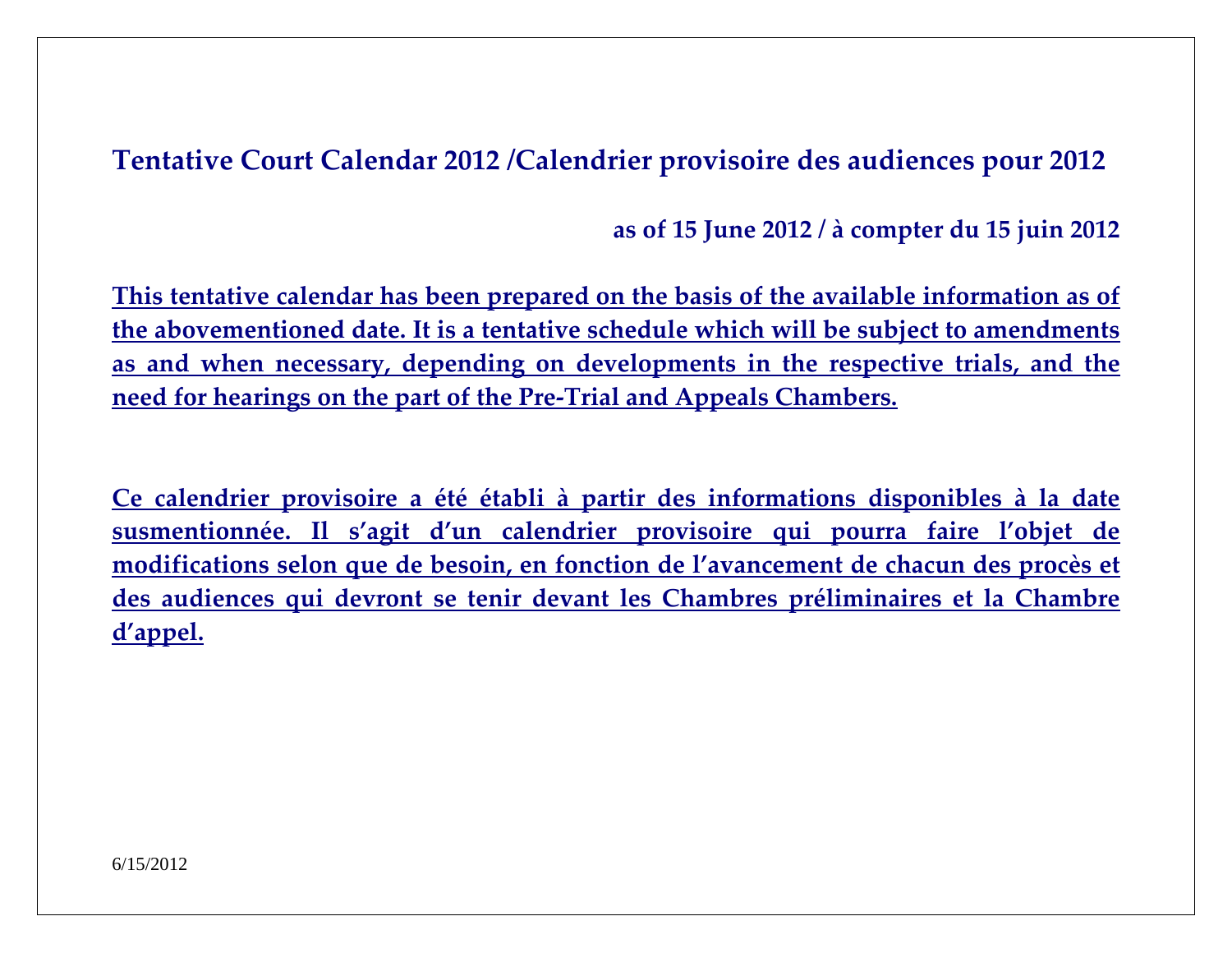#### **11‐06‐2012 / 15‐06‐2012**

|              | MONDAY/LUNDI 11       | TUESDAY/MARDI 12       | WEDNESDAY/               | THURSDAY/JEUDI 14 | FRIDAY/VENDREDI 15         |
|--------------|-----------------------|------------------------|--------------------------|-------------------|----------------------------|
|              |                       |                        | <b>MERCREDI 13</b>       |                   |                            |
| CR1/Salle 1  | 9h-13h30              | 11h-16h30              | $9h30-16h$               |                   | $11h-12h$                  |
|              | Ruto-Sang Status      | Muthaura-Kenyatta      | Lubanga hearing          |                   | Solemn undertaking         |
|              | conference/conference | <b>Status</b>          | pursuant to Article 76-2 |                   | Prosecutor /               |
|              | de mise en état       | conference/conference  | Audience en              |                   | <b>Engagement solennel</b> |
|              | 15h-16h30             | de mise en état        | application de           |                   | du Procureur               |
|              | Ruto-Sang Ex parte    | 17h15-18h45            | l'article 76-2           |                   |                            |
|              | hearing/audience      | Muthaura-Kenyatta Ex   |                          |                   |                            |
|              |                       | parte hearing/audience |                          |                   |                            |
| CR2/Salle 2  |                       |                        |                          |                   |                            |
| PTC/Salle    |                       |                        |                          |                   |                            |
| préliminaire |                       |                        |                          |                   |                            |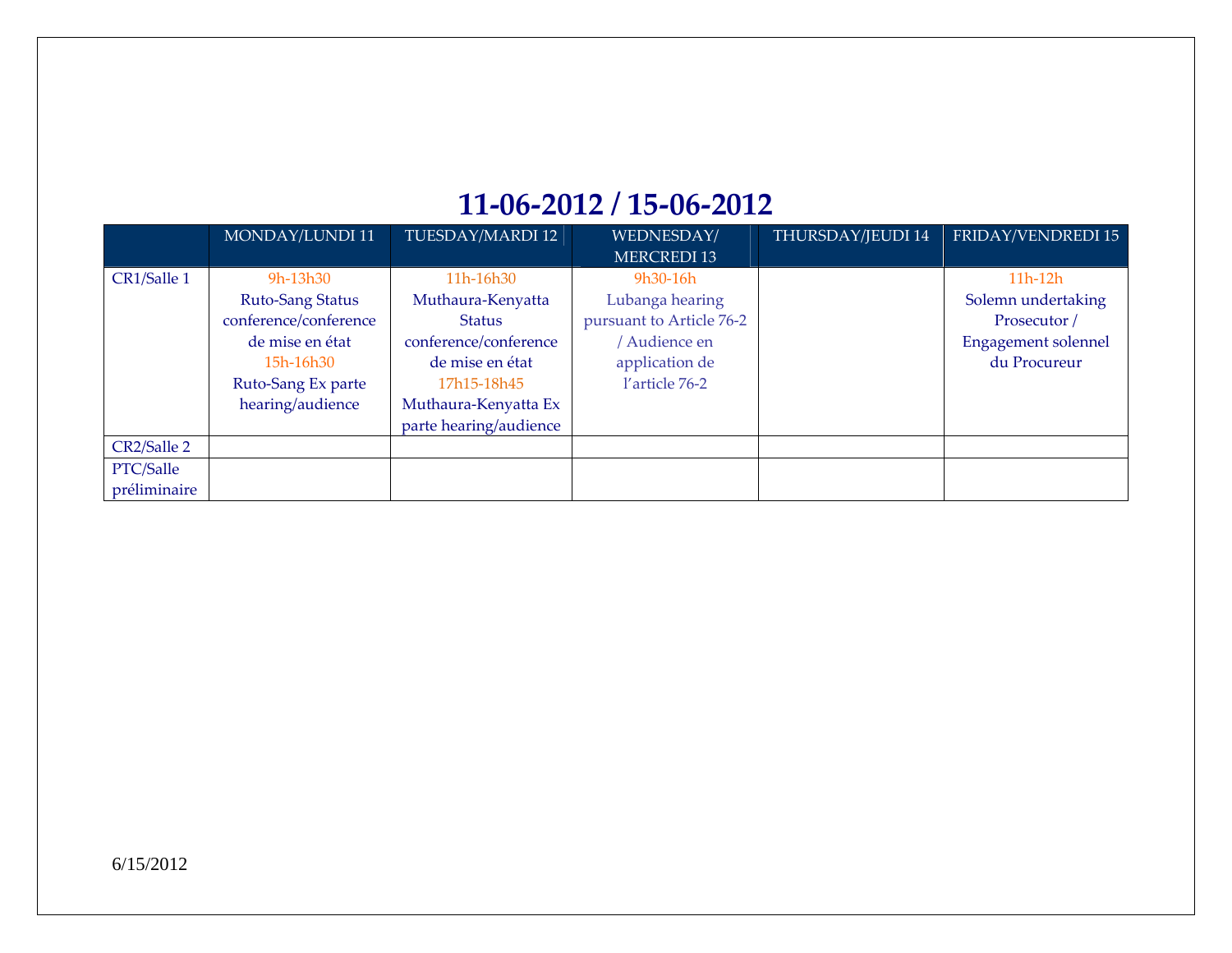# **18‐06‐2012 / 22‐06‐2012**

|              | <b>MONDAY/LUNDI 18</b> | TUESDAY/MARDI 19          | WEDNESDAY/         | THURSDAY/JEUDI 21 | FRIDAY/VENDREDI 22           |
|--------------|------------------------|---------------------------|--------------------|-------------------|------------------------------|
|              |                        |                           | <b>MERCREDI 20</b> |                   |                              |
| CR1/Salle 1  | 14h-15h                | 9h30-16h                  |                    |                   | 9h30-12h30                   |
|              | Katanga delivery of    | <b>Banda Jerbo Status</b> |                    |                   | <b>ICC Trial Competition</b> |
|              | oral decision/Prononcé | conference / conference   |                    |                   | Spanish                      |
|              | de décision            | de mise en état           |                    |                   |                              |
| CR2/Salle 2  |                        |                           |                    |                   |                              |
| PTC/Salle    |                        |                           |                    |                   |                              |
| préliminaire |                        |                           |                    |                   |                              |

### **25‐06‐2012 / 29‐06‐2012**

|              | MONDAY/LUNDI 25    | TUESDAY/MARDI 26   | WEDNESDAY/                | THURSDAY/JEUDI 28  | FRIDAY/VENDREDI 29        |
|--------------|--------------------|--------------------|---------------------------|--------------------|---------------------------|
|              |                    |                    | <b>MERCREDI 27</b>        |                    |                           |
| CR1/Salle 1  | $9h30-16h$         | $9h30-16h$         | $9h30-16h$                | 9h30-16h           | 9h30-16h                  |
|              | Bemba Trial/Procès | Bemba Trial/Procès | <b>Bemba Trial/Procès</b> | Bemba Trial/Procès | <b>Bemba Trial/Procès</b> |
| CR2/Salle 2  |                    |                    |                           |                    |                           |
| PTC/Salle    |                    |                    |                           |                    |                           |
| préliminaire |                    |                    |                           |                    |                           |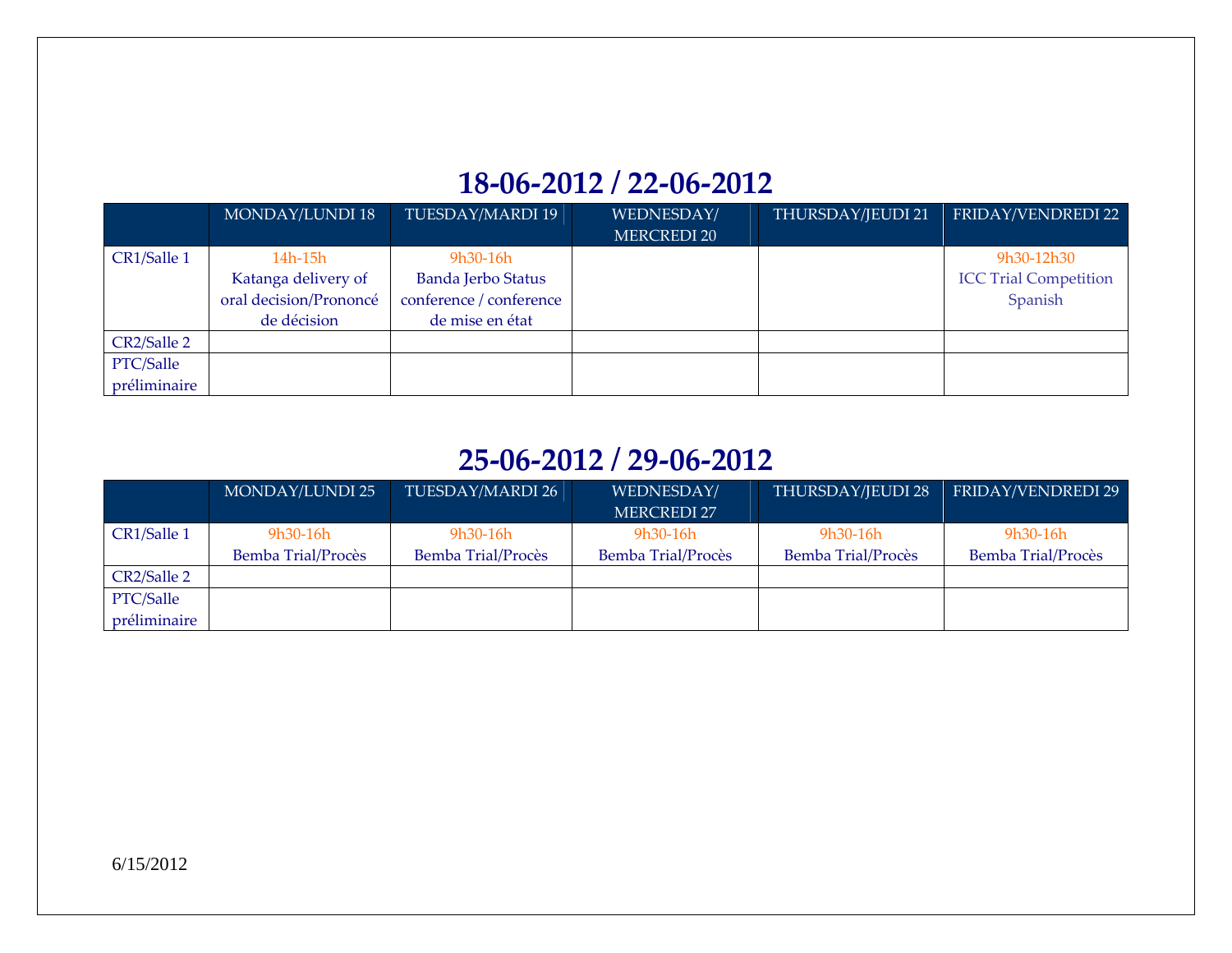# **2‐07‐2012 / 6‐07‐2012**

|              | MONDAY/LUNDI 2 | TUESDAY/MARDI 3 | WEDNESDAY/ | THURSDAY/JEUDI 5 | FRIDAY/VENDREDI 6     |
|--------------|----------------|-----------------|------------|------------------|-----------------------|
|              |                |                 | MERCREDI 4 |                  |                       |
| CR1/Salle 1  |                |                 |            |                  | Maintenance/Entretien |
| CR2/Salle 2  |                |                 |            |                  |                       |
| PTC/Salle    |                |                 |            |                  |                       |
| préliminaire |                |                 |            |                  |                       |

#### **9‐07‐2012 / 13‐07‐2012**

|              | MONDAY/LUNDI 9 | TUESDAY/MARDI 10 | WEDNESDAY/                | THURSDAY/JEUDI 12 | FRIDAY/VENDREDI 13 |
|--------------|----------------|------------------|---------------------------|-------------------|--------------------|
|              |                |                  | MERCREDI 11               |                   |                    |
| CR1/Salle 1  |                |                  |                           |                   |                    |
|              |                |                  | <b>Lubanga Sentencing</b> |                   |                    |
|              |                |                  | heaing/Prononcé de la     |                   |                    |
|              |                |                  | peine                     |                   |                    |
| CR2/Salle 2  |                |                  |                           |                   |                    |
| PTC/Salle    |                |                  |                           |                   |                    |
| préliminaire |                |                  |                           |                   |                    |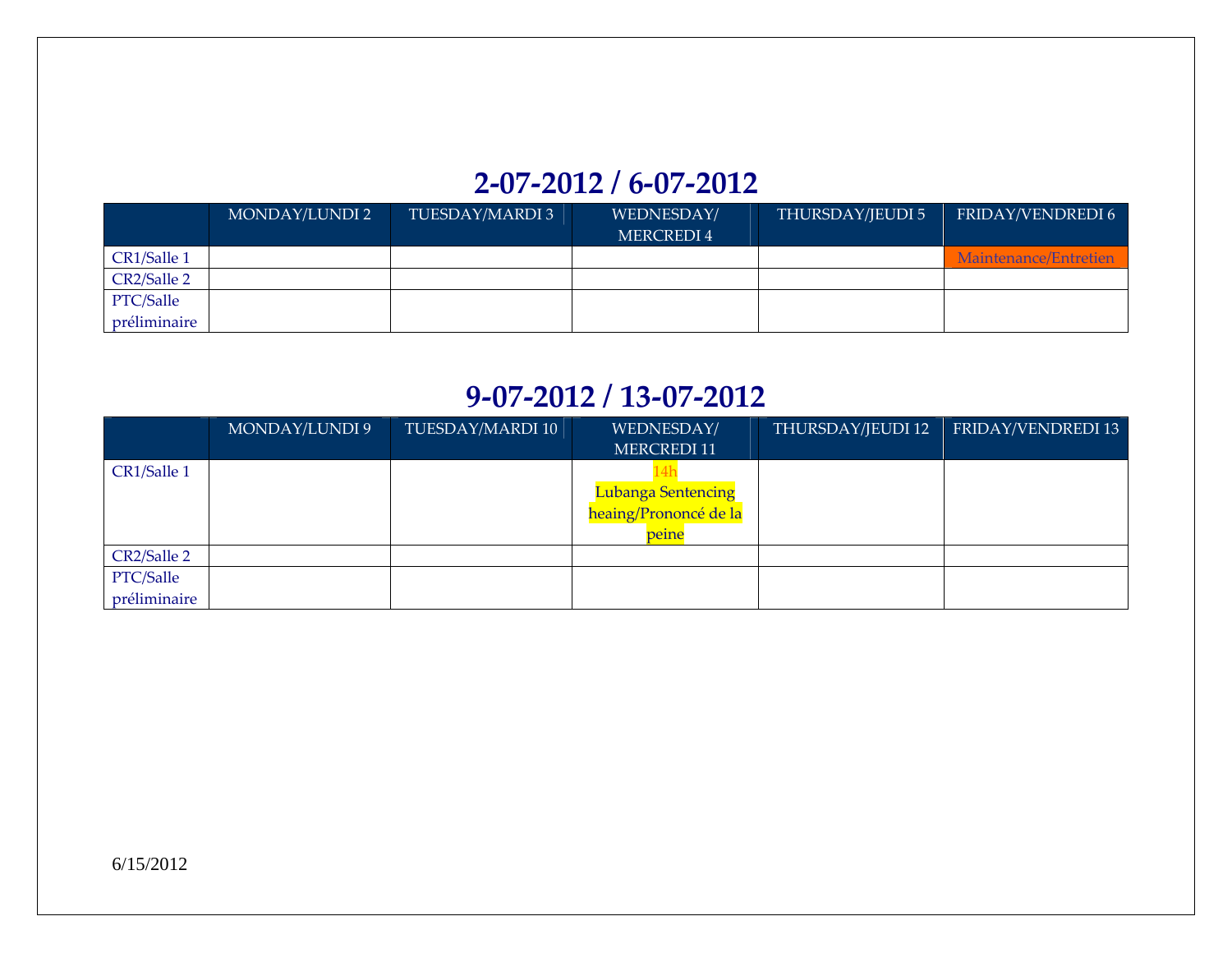### **16‐07‐2012 / 3‐08‐2012**

|              | MONDAY/LUNDI 23       | TUESDAY/MARDI 24      | WEDNESDAY/            | THURSDAY/JEUDI 26     | FRIDAY/VENDREDI 27    |
|--------------|-----------------------|-----------------------|-----------------------|-----------------------|-----------------------|
|              |                       |                       | <b>MERCREDI 25</b>    |                       |                       |
| CR1/Salle 1  | <b>COURT RECESS /</b> | <b>COURT RECESS /</b> | <b>COURT RECESS /</b> | <b>COURT RECESS /</b> | <b>COURT RECESS /</b> |
|              | <b>VACANCES</b>       | <b>VACANCES</b>       | <b>VACANCES</b>       | <b>VACANCES</b>       | <b>VACANCES</b>       |
|              | <b>JUDICIAIRES</b>    | <b>IUDICIAIRES</b>    | <b>IUDICIAIRES</b>    | <b>JUDICIAIRES</b>    | <b>IUDICIAIRES</b>    |
| CR2/Salle 2  | <b>COURT RECESS /</b> | <b>COURT RECESS /</b> | <b>COURT RECESS /</b> | <b>COURT RECESS /</b> | <b>COURT RECESS /</b> |
|              | <b>VACANCES</b>       | <b>VACANCES</b>       | <b>VACANCES</b>       | <b>VACANCES</b>       | <b>VACANCES</b>       |
|              | <b>JUDICIAIRES</b>    | <b>JUDICIAIRES</b>    | <b>IUDICIAIRES</b>    | <b>JUDICIAIRES</b>    | <b>JUDICIAIRES</b>    |
| PTC/Salle    | <b>COURT RECESS /</b> | <b>COURT RECESS /</b> | <b>COURT RECESS /</b> | <b>COURT RECESS /</b> | <b>COURT RECESS /</b> |
| préliminaire | <b>VACANCES</b>       | <b>VACANCES</b>       | <b>VACANCES</b>       | <b>VACANCES</b>       | <b>VACANCES</b>       |
|              | <b>IUDICIAIRES</b>    | <b>IUDICIAIRES</b>    | <b>IUDICIAIRES</b>    | <b>JUDICIAIRES</b>    | <b>JUDICIAIRES</b>    |

#### **6‐08‐2012 / 10‐08‐2012**

|              | MONDAY/LUNDI 6 | TUESDAY/MARDI 7 | WEDNESDAY/<br><b>MERCREDI 8</b> | THURSDAY/JEUDI 9 | <b>FRIDAY/VENDREDI 10</b> |
|--------------|----------------|-----------------|---------------------------------|------------------|---------------------------|
| CR1/Salle 1  |                |                 |                                 |                  |                           |
| CR2/Salle 2  |                |                 |                                 |                  |                           |
| PTC/Salle    |                |                 |                                 |                  |                           |
| préliminaire |                |                 |                                 |                  |                           |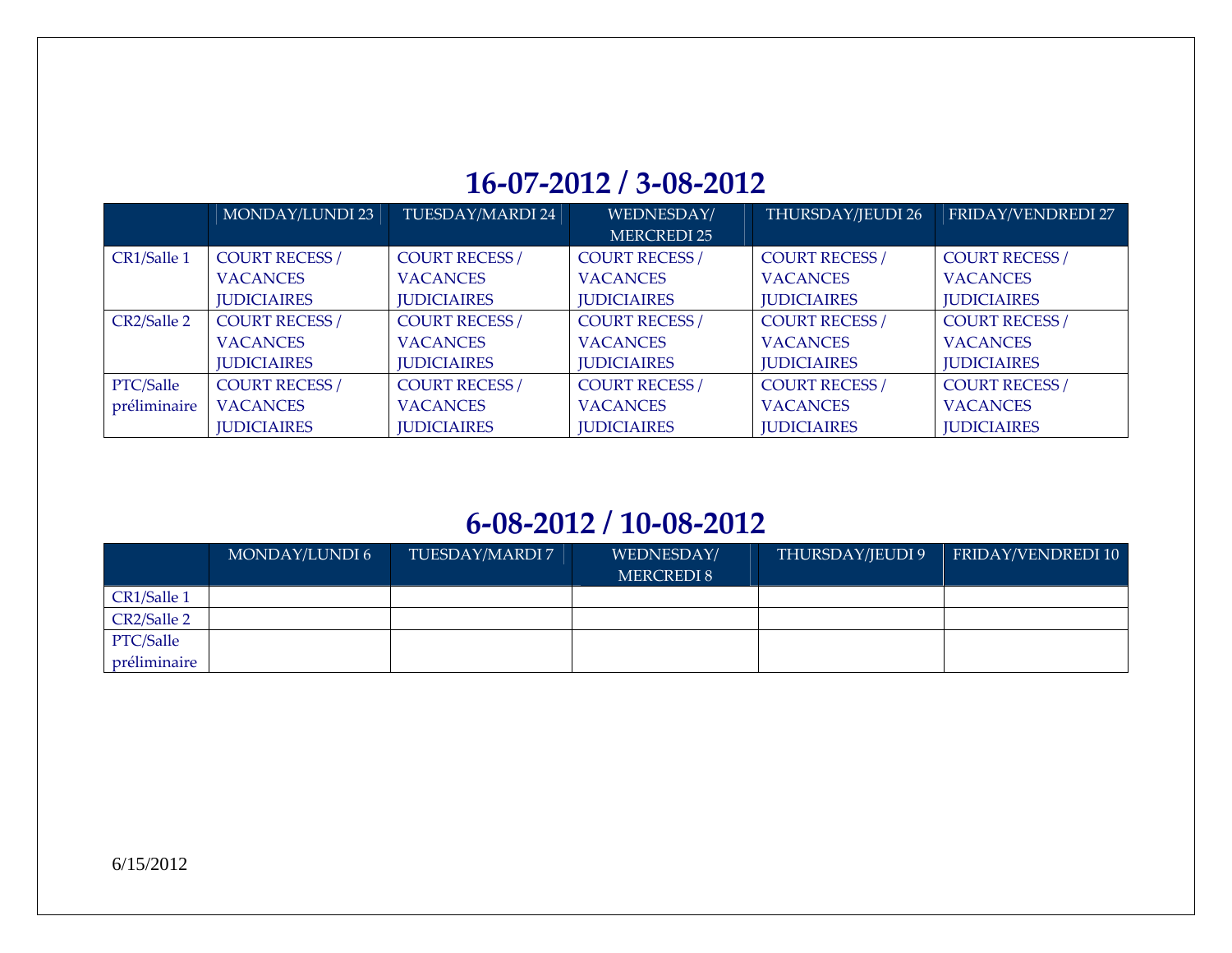# **13‐08‐2012 / 17‐08‐2012**

|              | MONDAY/LUNDI 13        | TUESDAY/MARDI 14       | WEDNESDAY/                | THURSDAY/JEUDI 16         | FRIDAY/VENDREDI 17     |
|--------------|------------------------|------------------------|---------------------------|---------------------------|------------------------|
|              |                        |                        | <b>MERCREDI 15</b>        |                           |                        |
| CR1/Salle 1  | 9h30-16h               | Time to be confirmed   | Time to be confirmed      | Time to be confirmed      | Time to be confirmed   |
|              | Gbagbo confirmation of | Gbagbo confirmation of | Gbagbo confirmation of    | Gbagbo confirmation of    | Gbagbo confirmation of |
|              | charges / confirmation | charges / confirmation | charges / confirmation    | charges / confirmation    | charges / confirmation |
|              | des charges            | des charges            | des charges               | des charges               | des charges            |
|              |                        | Time to be confirmed   | Time to be confirmed      | Time to be confirmed      | Time to be confirmed   |
|              |                        | Bemba Trial/Procès     | <b>Bemba Trial/Procès</b> | <b>Bemba Trial/Procès</b> | Bemba Trial/Procès     |
| CR2/Salle 2  |                        |                        |                           |                           |                        |
| PTC/Salle    |                        |                        |                           |                           |                        |
| préliminaire |                        |                        |                           |                           |                        |

#### **20‐08‐2012 / 24‐08‐2012**

|              | MONDAY/LUNDI 20               | TUESDAY/MARDI 21   | WEDNESDAY/                | THURSDAY/JEUDI 23  | FRIDAY/VENDREDI 24 |
|--------------|-------------------------------|--------------------|---------------------------|--------------------|--------------------|
|              |                               |                    | <b>MERCREDI 22</b>        |                    |                    |
| CR1/Salle 1  | ICC Holiday/Jour férié        | $9h30-16h$         | $9h30-16h$                | $9h30-16h$         | $9h30-16h$         |
|              |                               | Bemba Trial/Procès | <b>Bemba Trial/Procès</b> | Bemba Trial/Procès | Bemba Trial/Procès |
| CR2/Salle 2  | <b>ICC Holiday/Jour férié</b> |                    |                           |                    |                    |
| PTC/Salle    | <b>ICC Holiday/Jour férié</b> |                    |                           |                    |                    |
| préliminaire |                               |                    |                           |                    |                    |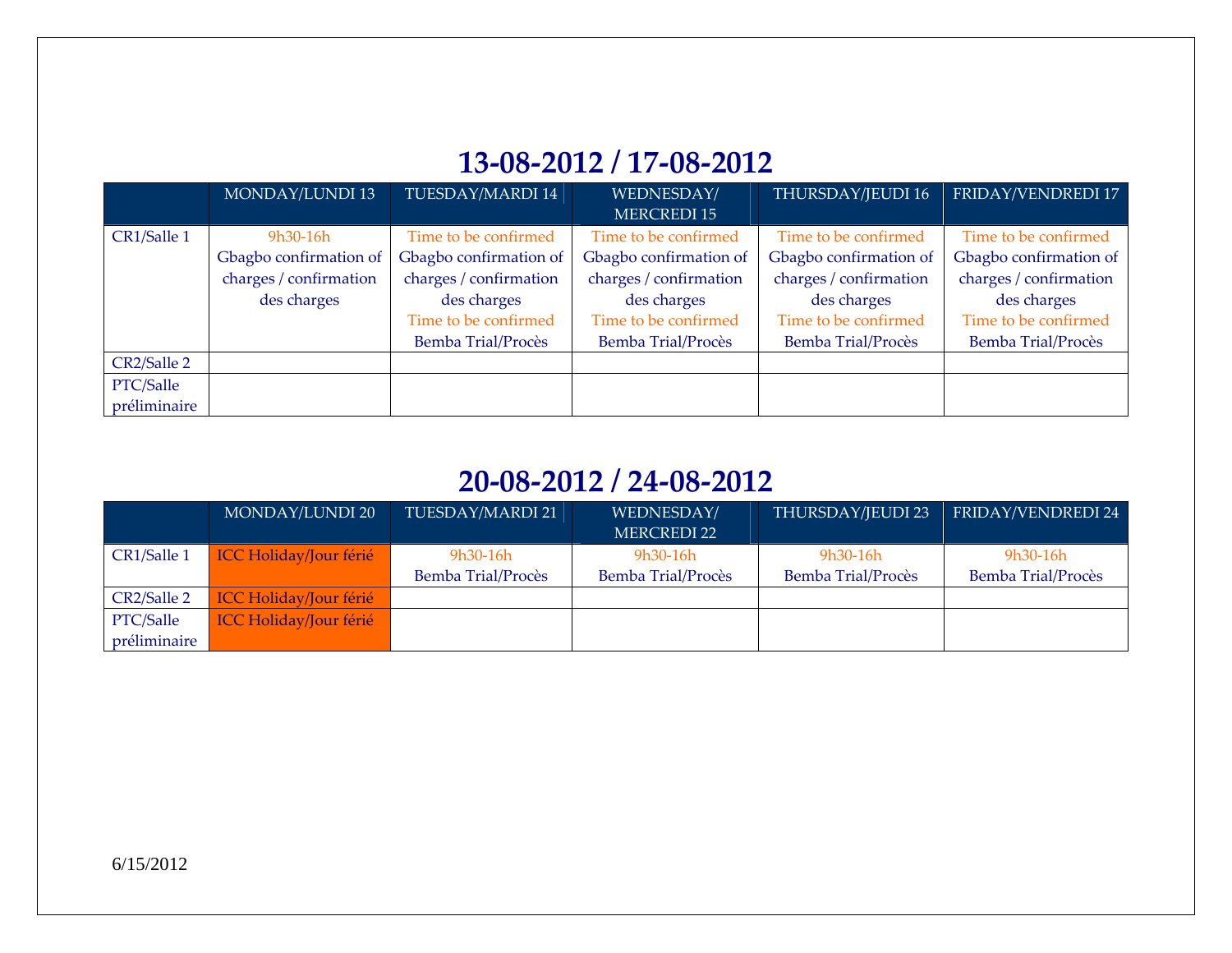## **27‐08‐2012 / 31‐08‐2012**

|              | MONDAY/LUNDI 27 | TUESDAY/MARDI 28 | WEDNESDAY/<br><b>MERCREDI 29</b> | THURSDAY/JEUDI 30 | FRIDAY/VENDREDI 31 |
|--------------|-----------------|------------------|----------------------------------|-------------------|--------------------|
| CR1/Salle 1  |                 |                  |                                  |                   |                    |
| CR2/Salle 2  |                 |                  |                                  |                   |                    |
| PTC/Salle    |                 |                  |                                  |                   |                    |
| préliminaire |                 |                  |                                  |                   |                    |

#### **3‐09‐2012 / 7‐09‐2012**

|              | MONDAY/LUNDI 3     | TUESDAY/MARDI 4    | WEDNESDAY/<br>MERCREDI 5 | THURSDAY/JEUDI 6   | FRIDAY/VENDREDI 7     |
|--------------|--------------------|--------------------|--------------------------|--------------------|-----------------------|
| CR1/Salle 1  | 9h30-16h           | $9h30-16h$         | $9h30-16h$               | 9h30-16h           | Maintenance/Entretien |
|              | Bemba Trial/Procès | Bemba Trial/Procès | Bemba Trial/Procès       | Bemba Trial/Procès |                       |
| CR2/Salle 2  |                    |                    |                          |                    |                       |
| PTC/Salle    |                    |                    |                          |                    |                       |
| préliminaire |                    |                    |                          |                    |                       |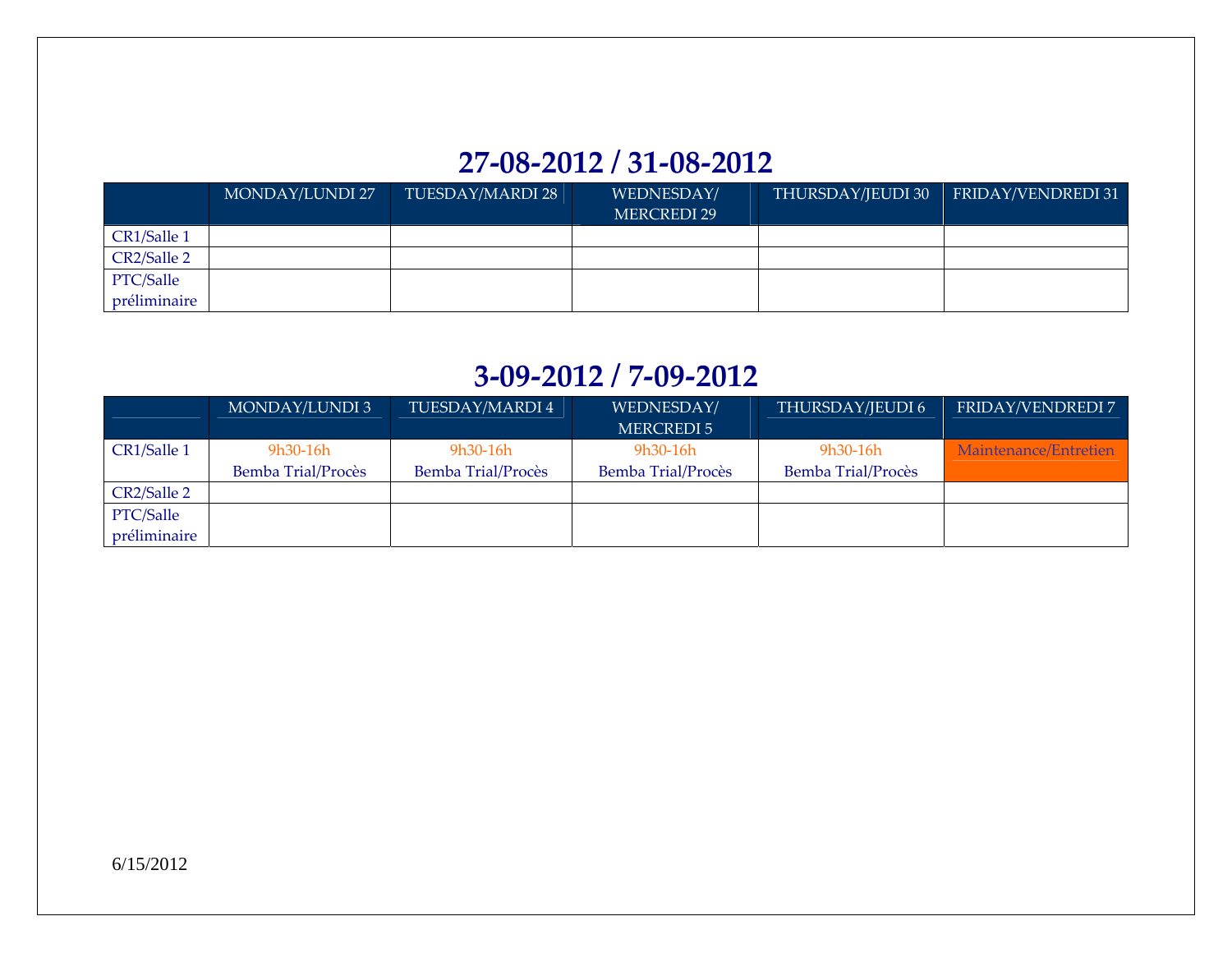# **10‐09‐2012 / 14‐09‐2012**

|              | MONDAY/LUNDI 10    | TUESDAY/MARDI 11   | WEDNESDAY/         | THURSDAY/JEUDI 13  | FRIDAY/VENDREDI 14 |
|--------------|--------------------|--------------------|--------------------|--------------------|--------------------|
|              |                    |                    | MERCREDI 12        |                    |                    |
| CR1/Salle 1  | $9h30-16h$         | $9h30-16h$         | $9h30-16h$         | 9h30-16h           | $9h30-16h$         |
|              | Bemba Trial/Procès | Bemba Trial/Procès | Bemba Trial/Procès | Bemba Trial/Procès | Bemba Trial/Procès |
| CR2/Salle 2  |                    |                    |                    |                    |                    |
| PTC/Salle    |                    |                    |                    |                    |                    |
| préliminaire |                    |                    |                    |                    |                    |

#### **17‐09‐2012 / 21‐09‐2012**

|              | MONDAY/LUNDI 17    | TUESDAY/MARDI 18   | WEDNESDAY/<br><b>MERCREDI 19</b> | THURSDAY/JEUDI 20  | FRIDAY/VENDREDI 21 |
|--------------|--------------------|--------------------|----------------------------------|--------------------|--------------------|
| CR1/Salle 1  | 9h30-16h           | 9h30-16h           | $9h30-16h$                       | 9h30-16h           | 9h30-16h           |
|              | Bemba Trial/Procès | Bemba Trial/Procès | Bemba Trial/Procès               | Bemba Trial/Procès | Bemba Trial/Procès |
| CR2/Salle 2  |                    |                    |                                  |                    |                    |
| PTC/Salle    |                    |                    |                                  |                    |                    |
| préliminaire |                    |                    |                                  |                    |                    |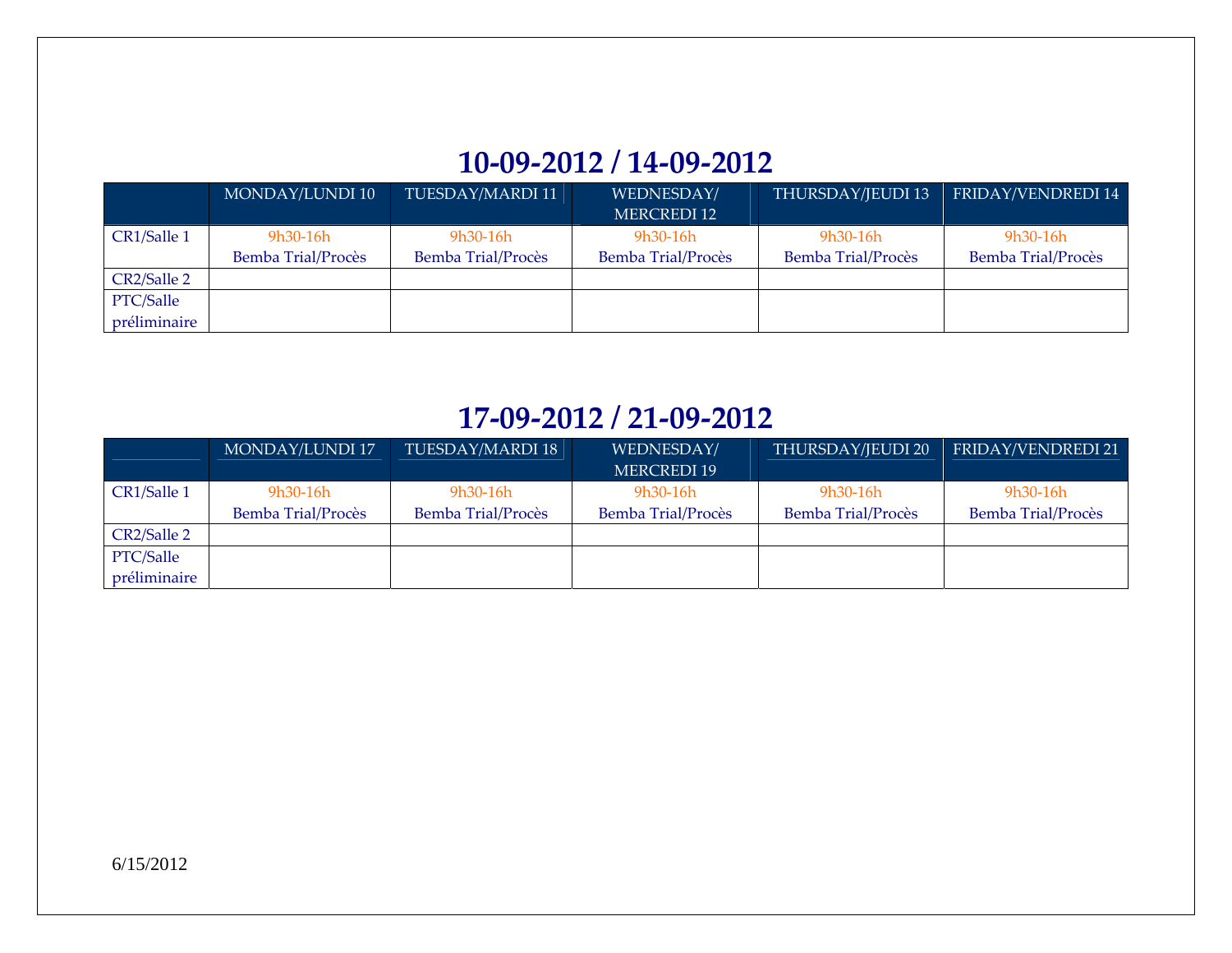# **24‐09‐2012 / 28‐09‐2012**

|              | <b>MONDAY/LUNDI 24</b> | TUESDAY/MARDI 25   | WEDNESDAY/                    | THURSDAY/JEUDI 27  | <b>FRIDAY/VENDREDI 28</b> |
|--------------|------------------------|--------------------|-------------------------------|--------------------|---------------------------|
|              |                        |                    | <b>MERCREDI 26</b>            |                    |                           |
| CR1/Salle 1  | 9h30-16h               | 9h30-16h           | <b>ICC Holiday/Jour férié</b> | 9h30-16h           | 9h30-16h                  |
|              | Bemba Trial/Procès     | Bemba Trial/Procès |                               | Bemba Trial/Procès | Bemba Trial/Procès        |
| CR2/Salle 2  |                        |                    | <b>ICC Holiday/Jour férié</b> |                    |                           |
| PTC/Salle    |                        |                    | <b>ICC Holiday/Jour férié</b> |                    |                           |
| préliminaire |                        |                    |                               |                    |                           |

#### **1‐10‐2012 / 5‐10‐2012**

|              | MONDAY/LUNDI 1     | TUESDAY/MARDI 2    | WEDNESDAY/         | THURSDAY/JEUDI 4   | FRIDAY/VENDREDI 5     |
|--------------|--------------------|--------------------|--------------------|--------------------|-----------------------|
|              |                    |                    | MERCREDI 3         |                    |                       |
| CR1/Salle 1  | $9h30-16h$         | $9h30-16h$         | $9h30-16h$         | $9h30-16h$         | Maintenance/Entretien |
|              | Bemba Trial/Procès | Bemba Trial/Procès | Bemba Trial/Procès | Bemba Trial/Procès |                       |
| CR2/Salle 2  |                    |                    |                    |                    |                       |
| PTC/Salle    |                    |                    |                    |                    |                       |
| préliminaire |                    |                    |                    |                    |                       |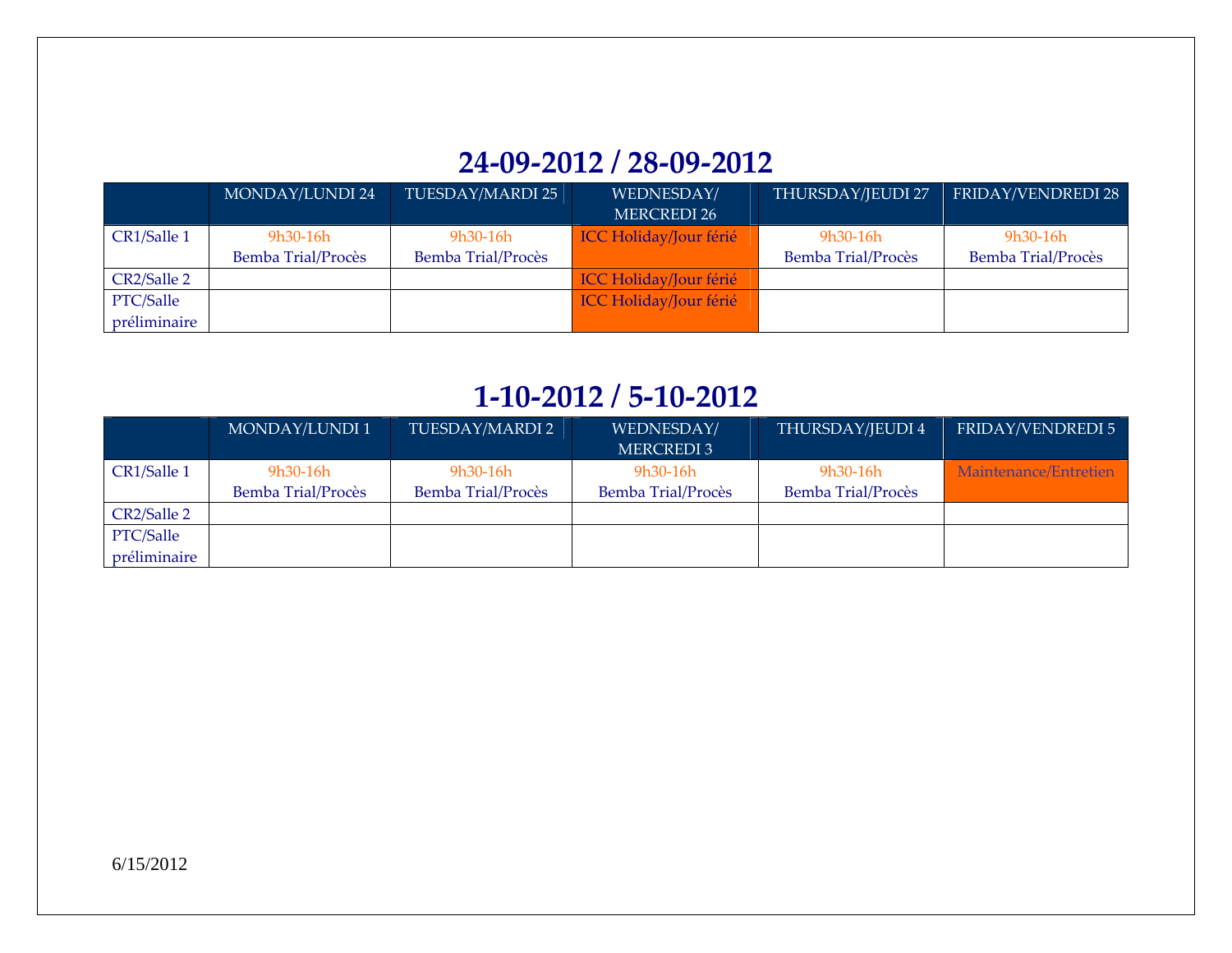# **8‐10‐2012 / 12‐10‐2012**

|              | <b>MONDAY/LUNDI 8</b> | TUESDAY/MARDI 9    | WEDNESDAY/         | THURSDAY/JEUDI 11  | FRIDAY/VENDREDI 12 |
|--------------|-----------------------|--------------------|--------------------|--------------------|--------------------|
|              |                       |                    | MERCREDI 10        |                    |                    |
| CR1/Salle 1  | $9h30-16h$            | $9h30-16h$         | $9h30-16h$         | $9h30-16h$         | $9h30-16h$         |
|              | Bemba Trial/Procès    | Bemba Trial/Procès | Bemba Trial/Procès | Bemba Trial/Procès | Bemba Trial/Procès |
| CR2/Salle 2  |                       |                    |                    |                    |                    |
| PTC/Salle    |                       |                    |                    |                    |                    |
| préliminaire |                       |                    |                    |                    |                    |

## **15‐10‐2012 / 19‐10‐2012**

|              | <b>MONDAY/LUNDI 15</b> | TUESDAY/MARDI 16   | WEDNESDAY/                | THURSDAY/JEUDI 18  | FRIDAY/VENDREDI 19        |
|--------------|------------------------|--------------------|---------------------------|--------------------|---------------------------|
|              |                        |                    | <b>MERCREDI 17</b>        |                    |                           |
| CR1/Salle 1  | $9h30-16h$             | $9h30-16h$         | $9h30-16h$                | 9h30-16h           | $9h30-16h$                |
|              | Bemba Trial/Procès     | Bemba Trial/Procès | <b>Bemba Trial/Procès</b> | Bemba Trial/Procès | <b>Bemba Trial/Procès</b> |
| CR2/Salle 2  |                        |                    |                           |                    |                           |
| PTC/Salle    |                        |                    |                           |                    |                           |
| préliminaire |                        |                    |                           |                    |                           |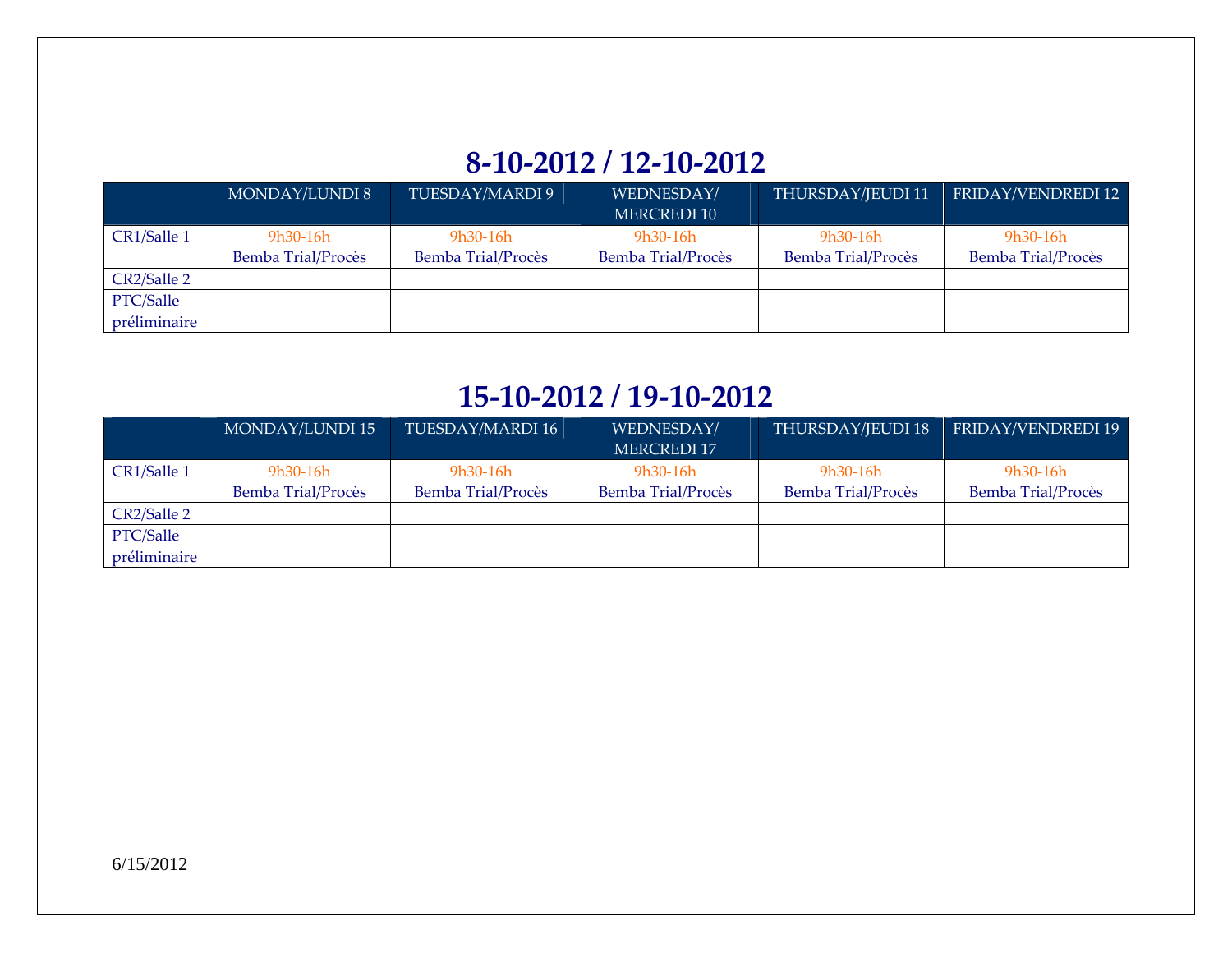# **22‐10‐2012 / 26‐10‐2012**

|              | MONDAY/LUNDI 22    | TUESDAY/MARDI 23   | WEDNESDAY/         | THURSDAY/JEUDI 25  | FRIDAY/VENDREDI 26 |
|--------------|--------------------|--------------------|--------------------|--------------------|--------------------|
|              |                    |                    | <b>MERCREDI 24</b> |                    |                    |
| CR1/Salle 1  | 9h30-16h           | $9h30-16h$         | $9h30-16h$         | 9h30-16h           | $9h30-16h$         |
|              | Bemba Trial/Procès | Bemba Trial/Procès | Bemba Trial/Procès | Bemba Trial/Procès | Bemba Trial/Procès |
| CR2/Salle 2  |                    |                    |                    |                    |                    |
| PTC/Salle    |                    |                    |                    |                    |                    |
| préliminaire |                    |                    |                    |                    |                    |

#### **29‐10‐2012 / 2‐11‐2012**

|              | MONDAY/LUNDI 29    | TUESDAY/MARDI 30   | WEDNESDAY/<br><b>MERCREDI 31</b> | THURSDAY/JEUDI 1   | FRIDAY/VENDREDI 2     |
|--------------|--------------------|--------------------|----------------------------------|--------------------|-----------------------|
|              |                    |                    |                                  |                    |                       |
| CR1/Salle 1  | $9h30-16h$         | $9h30-16h$         | $9h30-16h$                       | 9h30-16h           | Maintenance/Entretien |
|              | Bemba Trial/Procès | Bemba Trial/Procès | Bemba Trial/Procès               | Bemba Trial/Procès |                       |
| CR2/Salle 2  |                    |                    |                                  |                    |                       |
| PTC/Salle    |                    |                    |                                  |                    |                       |
| préliminaire |                    |                    |                                  |                    |                       |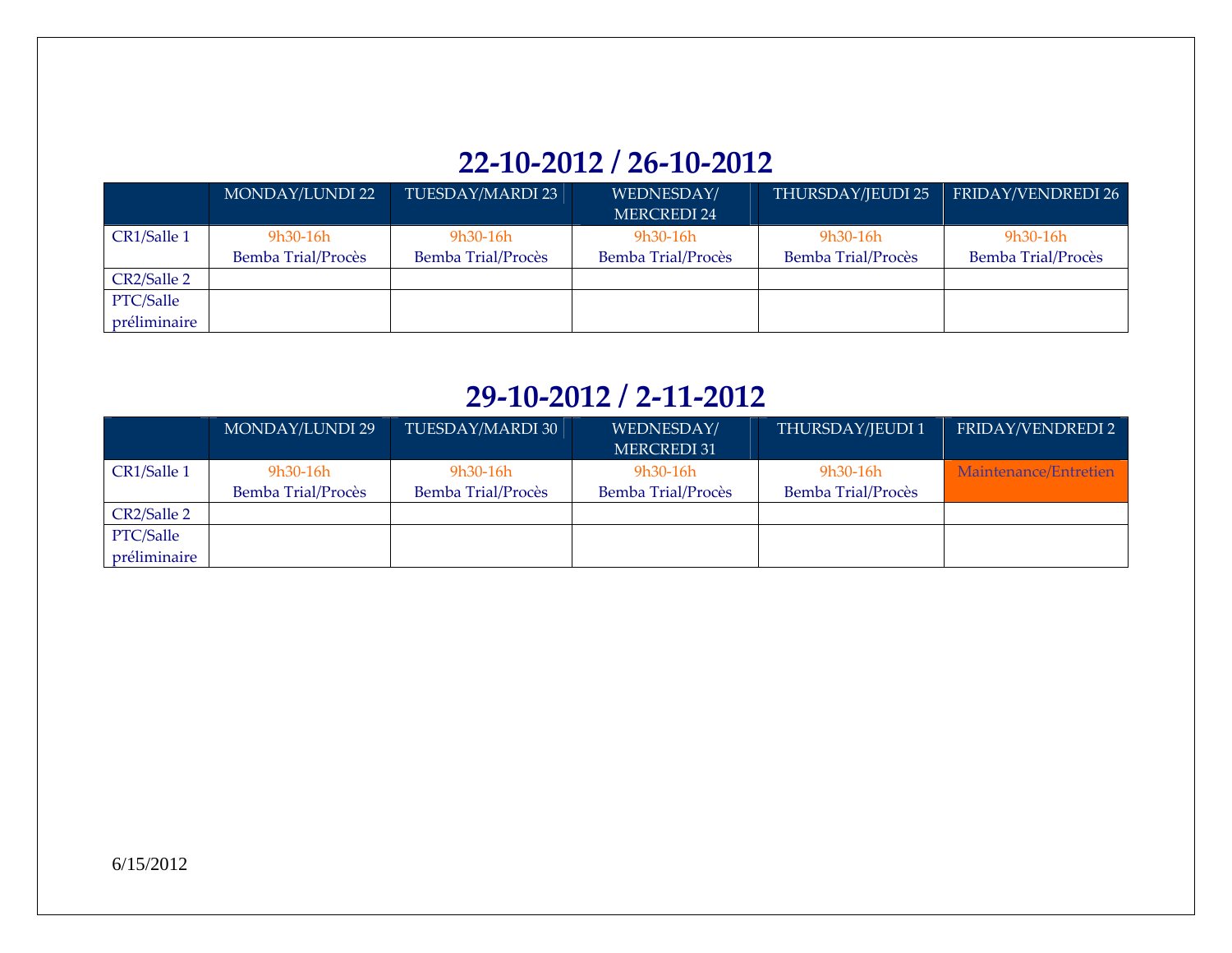# **5‐11‐2012 / 9‐11‐2012**

|              | MONDAY/LUNDI 5     | TUESDAY/MARDI 6    | WEDNESDAY/         | THURSDAY/JEUDI 8   | FRIDAY/VENDREDI 9  |
|--------------|--------------------|--------------------|--------------------|--------------------|--------------------|
|              |                    |                    | MERCREDI 7         |                    |                    |
| CR1/Salle 1  | 9h30-16h           | $9h30-16h$         | $9h30-16h$         | $9h30-16h$         | $9h30-16h$         |
|              | Bemba Trial/Procès | Bemba Trial/Procès | Bemba Trial/Procès | Bemba Trial/Procès | Bemba Trial/Procès |
| CR2/Salle 2  |                    |                    |                    |                    |                    |
| PTC/Salle    |                    |                    |                    |                    |                    |
| préliminaire |                    |                    |                    |                    |                    |

## **12‐11‐2012 / 16‐11‐2012**

|              | MONDAY/LUNDI 12    | TUESDAY/MARDI 13   | WEDNESDAY/         | THURSDAY/JEUDI 15  | <b>FRIDAY/VENDREDI 16</b> |
|--------------|--------------------|--------------------|--------------------|--------------------|---------------------------|
|              |                    |                    | <b>MERCREDI 14</b> |                    |                           |
| CR1/Salle 1  | $9h30-16h$         | $9h30-16h$         | $9h30-16h$         | 9h30-16h           | 9h30-16h                  |
|              | Bemba Trial/Procès | Bemba Trial/Procès | Bemba Trial/Procès | Bemba Trial/Procès | Bemba Trial/Procès        |
| CR2/Salle 2  |                    |                    |                    |                    |                           |
| PTC/Salle    |                    |                    |                    |                    |                           |
| préliminaire |                    |                    |                    |                    |                           |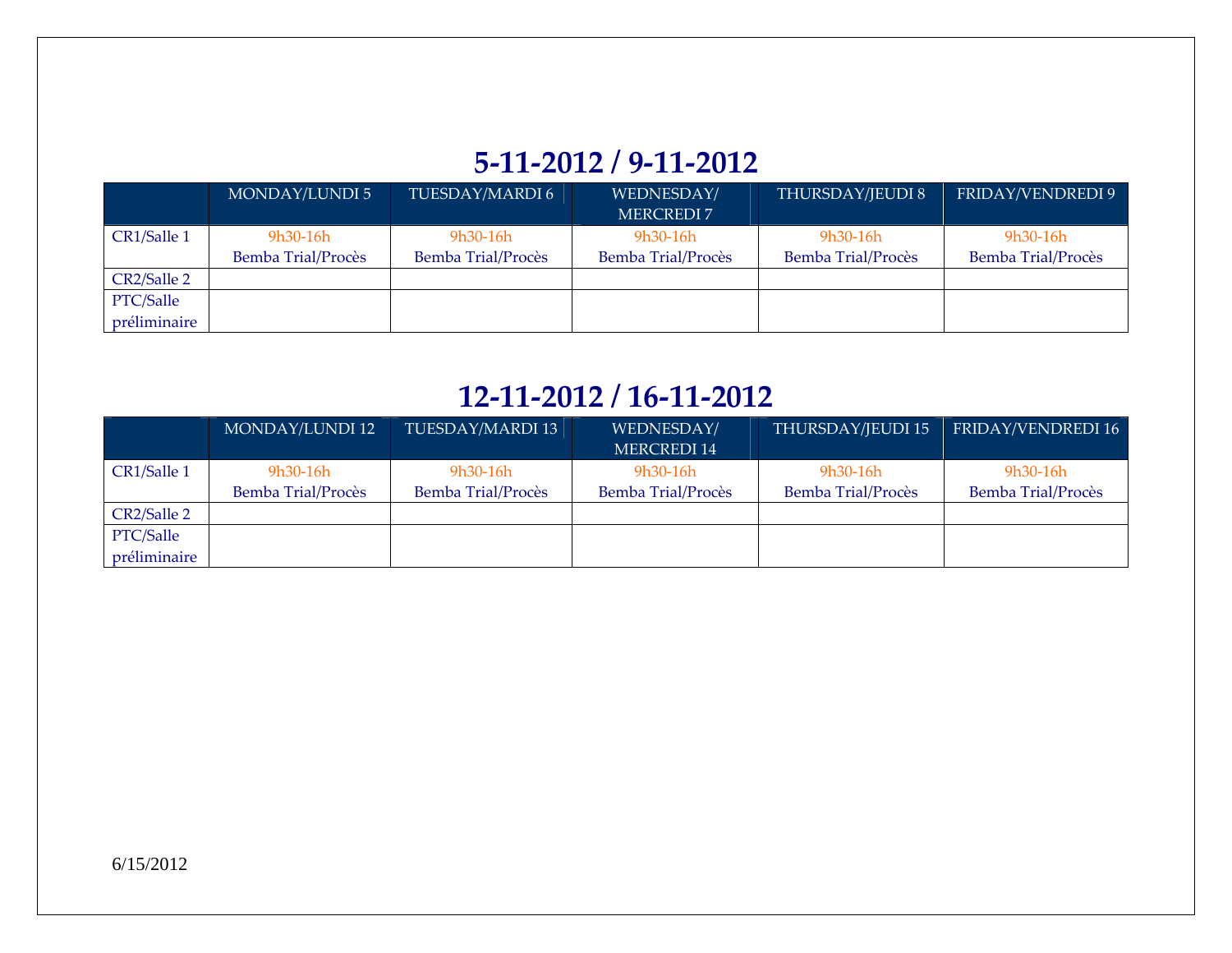# **19‐11‐2012 / 23‐11‐2012**

|              | MONDAY/LUNDI 19    | TUESDAY/MARDI 20   | WEDNESDAY/         | THURSDAY/JEUDI 22  | FRIDAY/VENDREDI 23 |
|--------------|--------------------|--------------------|--------------------|--------------------|--------------------|
|              |                    |                    | <b>MERCREDI 21</b> |                    |                    |
| CR1/Salle 1  | $9h30-16h$         | $9h30-16h$         | $9h30-16h$         | $9h30-16h$         | $9h30-16h$         |
|              | Bemba Trial/Procès | Bemba Trial/Procès | Bemba Trial/Procès | Bemba Trial/Procès | Bemba Trial/Procès |
| CR2/Salle 2  |                    |                    |                    |                    |                    |
| PTC/Salle    |                    |                    |                    |                    |                    |
| préliminaire |                    |                    |                    |                    |                    |

### **26‐11‐2012 / 30‐11‐2012**

|              | MONDAY/LUNDI 26    | TUESDAY/MARDI 27   | WEDNESDAY/                | THURSDAY/JEUDI 29  | FRIDAY/VENDREDI 30        |
|--------------|--------------------|--------------------|---------------------------|--------------------|---------------------------|
|              |                    |                    | <b>MERCREDI 28</b>        |                    |                           |
| CR1/Salle 1  | $9h30-16h$         | $9h30-16h$         | $9h30-16h$                | 9h30-16h           | $9h30-16h$                |
|              | Bemba Trial/Procès | Bemba Trial/Procès | <b>Bemba Trial/Procès</b> | Bemba Trial/Procès | <b>Bemba Trial/Procès</b> |
| CR2/Salle 2  |                    |                    |                           |                    |                           |
| PTC/Salle    |                    |                    |                           |                    |                           |
| préliminaire |                    |                    |                           |                    |                           |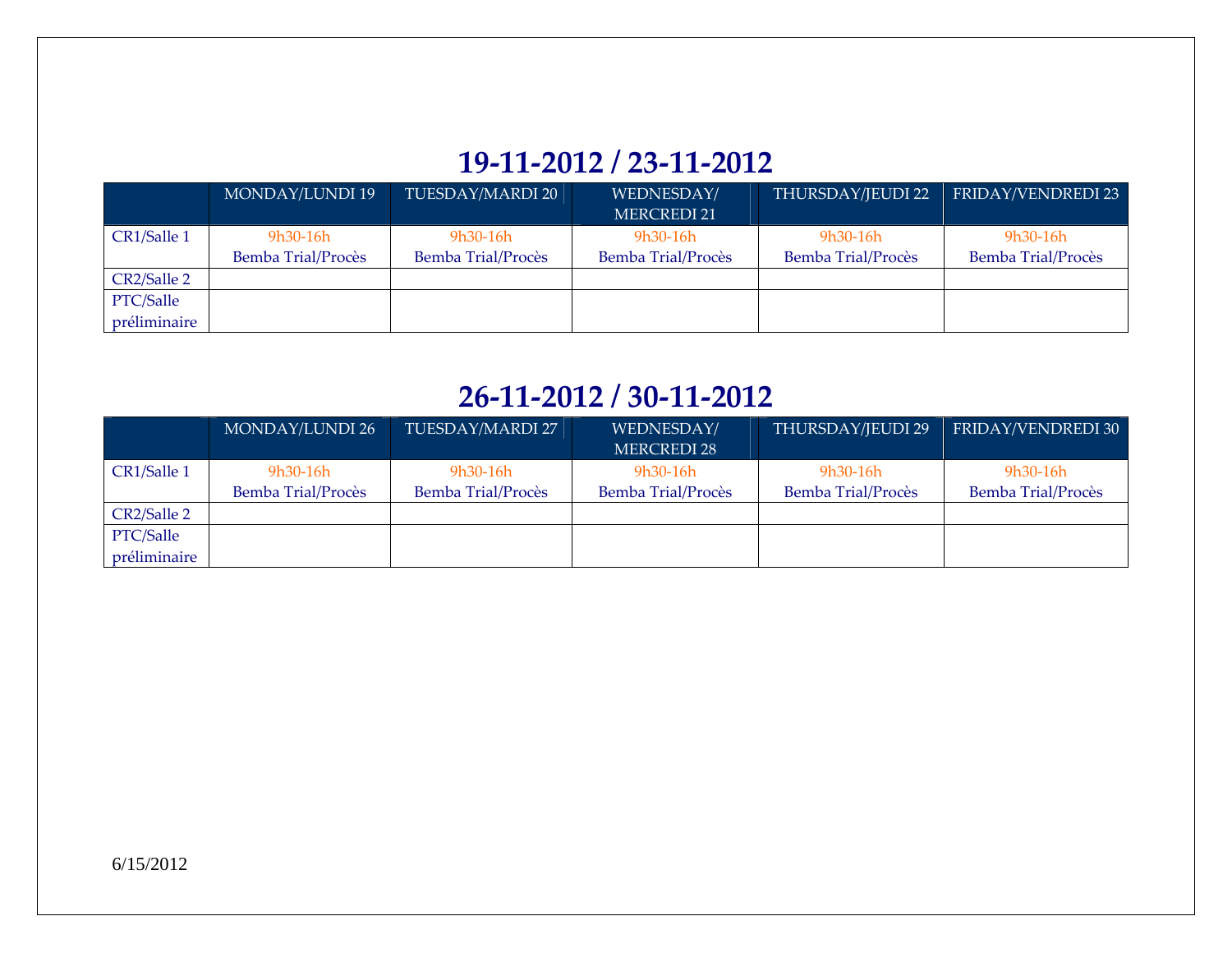# **3‐12‐2012 / 7‐12‐2012**

|              | MONDAY/LUNDI 3     | TUESDAY/MARDI 4    | WEDNESDAY/         | THURSDAY/JEUDI 6   | FRIDAY/VENDREDI 7     |
|--------------|--------------------|--------------------|--------------------|--------------------|-----------------------|
|              |                    |                    | MERCREDI 5         |                    |                       |
| CR1/Salle 1  | 9h30-16h           | 9h30-16h           | $9h30-16h$         | $9h30-16h$         | Maintenance/Entretien |
|              | Bemba Trial/Procès | Bemba Trial/Procès | Bemba Trial/Procès | Bemba Trial/Procès |                       |
| CR2/Salle 2  |                    |                    |                    |                    |                       |
| PTC/Salle    |                    |                    |                    |                    |                       |
| préliminaire |                    |                    |                    |                    |                       |

#### **10‐12‐2012 / 14‐12‐2012**

|              | MONDAY/LUNDI 10    | TUESDAY/MARDI 11   | WEDNESDAY/                | THURSDAY/JEUDI 13  | FRIDAY/VENDREDI 14        |
|--------------|--------------------|--------------------|---------------------------|--------------------|---------------------------|
|              |                    |                    | MERCREDI 12               |                    |                           |
| CR1/Salle 1  | $9h30-16h$         | $9h30-16h$         | $9h30-16h$                | 9h30-16h           | $9h30-16h$                |
|              | Bemba Trial/Procès | Bemba Trial/Procès | <b>Bemba Trial/Procès</b> | Bemba Trial/Procès | <b>Bemba Trial/Procès</b> |
| CR2/Salle 2  |                    |                    |                           |                    |                           |
| PTC/Salle    |                    |                    |                           |                    |                           |
| préliminaire |                    |                    |                           |                    |                           |